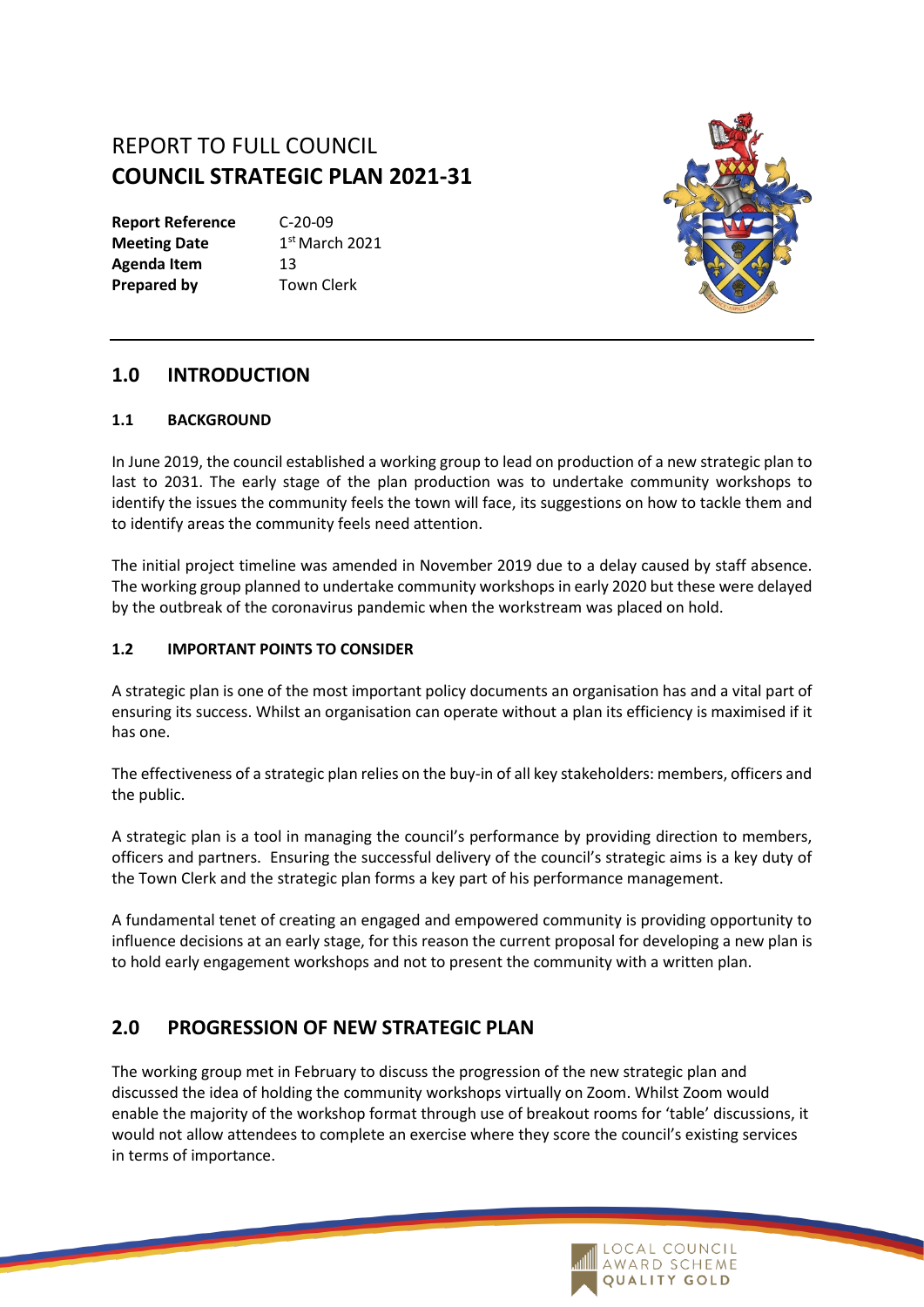The working group expressed some concern over digital inclusivity of an online workshops, although it was also noted that traditional engagement events, such as those held for the Town Centre Masterplan engagement in early 2020, are not always the most diverse. The working group also discussed whether the community would be readily engaged during the current circumstances. It was agreed that the community meeting held to discuss St John's Wood presented an opportunity to test how successful workshops may be.

The workshops are an early-stage community engagement exercise; following these the council would develop a draft plan which would then be subject to a formal consultation prior to being finalised and adopted.

Four options are presented for consideration; they are not exhaustive nor are they set in stone and members may have variations/alternative routes forward which can be discussed at the meeting.

#### **2.1 PROGRESSION - ONLINE WORKSHOPS**

Under this option, four online workshops would be held in May 2021. As per the original plans, two would be 'general' workshops, one would be facilitated with the Knutsford Academy aimed at under 18s and a fourth would be targeted for the Longridge at Shaw Heath community.

The workshops would be promoted in the traditional way with the workshops for Longridge and Shaw Heath supported by posters to encourage attendance and direct engagement with The Welcome.

Alongside the workshops would be an open engagement opportunity for any resident to provide input via the council website or by post/email.

Under this option, the council would adopt a new plan at the start of November 2021.

#### **2.2 PROGRESSION – PHYSICAL WORKSHOPS**

Under this option, four workshops would be held in July 2021 when, according to the roadmap set out by the prime minister on 22<sup>nd</sup> February, such events would be permissible. This is subject to any change to the easing of coronavirus restrictions and may be delayed.

Four workshops would be held as originally planned; two general workshops in the Town Centre, one at The Welcome and one at the Knutsford Academy. This is subject to the venues reopening for external use at this point. Alongside the workshops would be an open engagement opportunity for any resident to provide input via the council website or by post/email.

Under this option, the council would, subject to any delay in the ability to hold the workshops, adopt a new plan at the start of January 2022.

#### **2.3 CHANGE OF APPROACH**

Under this option, the council would abandon the early engagement workshops and instead develop a plan for a shorter period, covering 2021-2023. The new council in 2023 would then review the programme and consider the development of the longer-term plan for 2023-2031.

The council would not hold community workshops and would instead develop the plan using established data and internal workshops. The plan would still be put to formal public consultation as